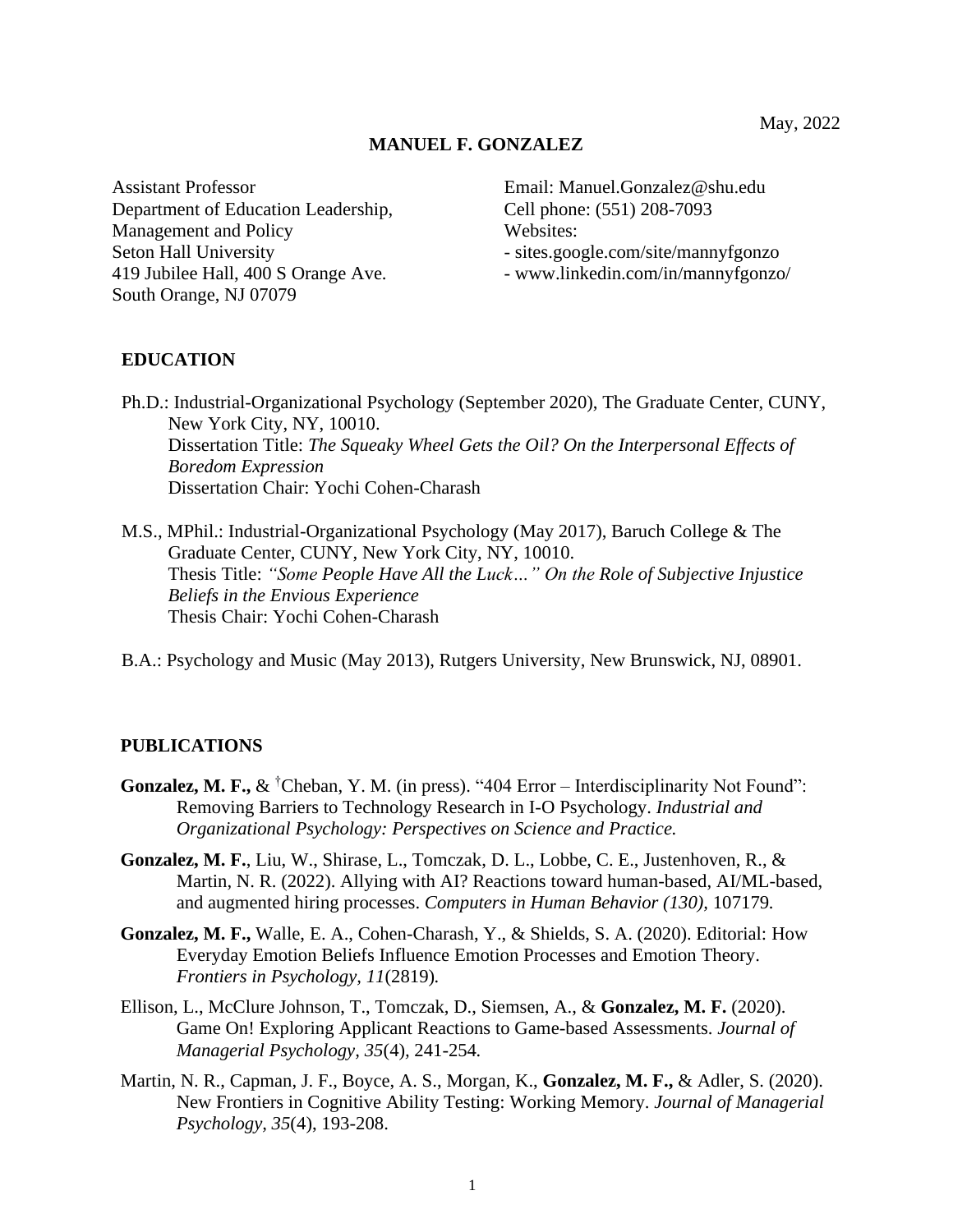#### **PUBLICATIONS**

- \*Crusius, J., \***Gonzalez, M. F., \***Lange, J., & \*Cohen-Charash, Y. (2020). Envy: An Adversarial Review and Comparison of Two Competing Views. *Emotion Review, 12*(1), 3-21.
- **Gonzalez, M. F.,** & Aiello, J. R. (2019). More than Meets the Ear: Investigating How Music Affects Cognitive Task Performance. *Journal of Experimental Psychology: Applied, 25*(3), 431-444.
- **Gonzalez, M. F.,** Capman, J. F., Martin, N. R., McClure Johnson, T., Theys, E. R., & Boyce, A. S. (2019). Personality and the ADA: Ameliorating Fairness Concerns and Maintaining Utility. *Industrial and Organizational Psychology: Perspectives on Science and Practice, 12,* 151-156.
- **Gonzalez, M. F.,** Capman, J. F., Oswald, F. L., Theys, E. R., & Tomczak, D. L. (2019). "Where's the I-O?" Artificial Intelligence and Machine Learning in Talent Management Systems. *Personnel Assessment and Decisions, 5*(3), 33-44*.*
- Larson, E., & **Gonzalez, M. F.** (2017). Social Comparison Theory. In S. G. Rogelberg, K. M. Shockley, & S. Tonidandel (Eds.). *Encyclopedia of Industrial and Organizational Psychology* (2nd ed.). Thousand Oaks, CA: SAGE.

\* denotes equal author contribution. † student author.

#### **MANUSCRIPTS UNDER REVIEW & UNDER REVISION**

- \*Cohen-Charash, Y., & \***Gonzalez, M. F.** (under revision). Language and emotion [Alternative title for duration of masked review].
- Watts, L. L., Lefkowitz, J., **Gonzalez, M. F.**, & Nandi, S. (under revision). Ethics and I-O Psychology [Alternative title for duration of masked review].
- Wu, I-H., **Gonzalez, M. F.**, Wang, T., Crawford, E. R., Williams, M., & Chiao, Y.-C. (requested revision). Envy and well-being [Alternative title for duration of masked review].

\* denotes equal author contribution.

#### **MANUSCRIPTS IN PREPARATION (titles subject to change)**

- Cohen-Charash, Y., **Gonzalez, M. F.**, & Larson, E. C. (in preparation). *The Effects of Changeability on Envy.*
- Cohen-Charash, Y., Larson, E. C., Alenick, P. R., & **Gonzalez, M. F.** (in preparation). *The Effects of Deservingness on Envy.*
- Cohen-Charash, Y., Lee, S., **Gonzalez, M. F.,** & Larson, E. C. (in preparation). *The Effects of Physical Distance on Envy.*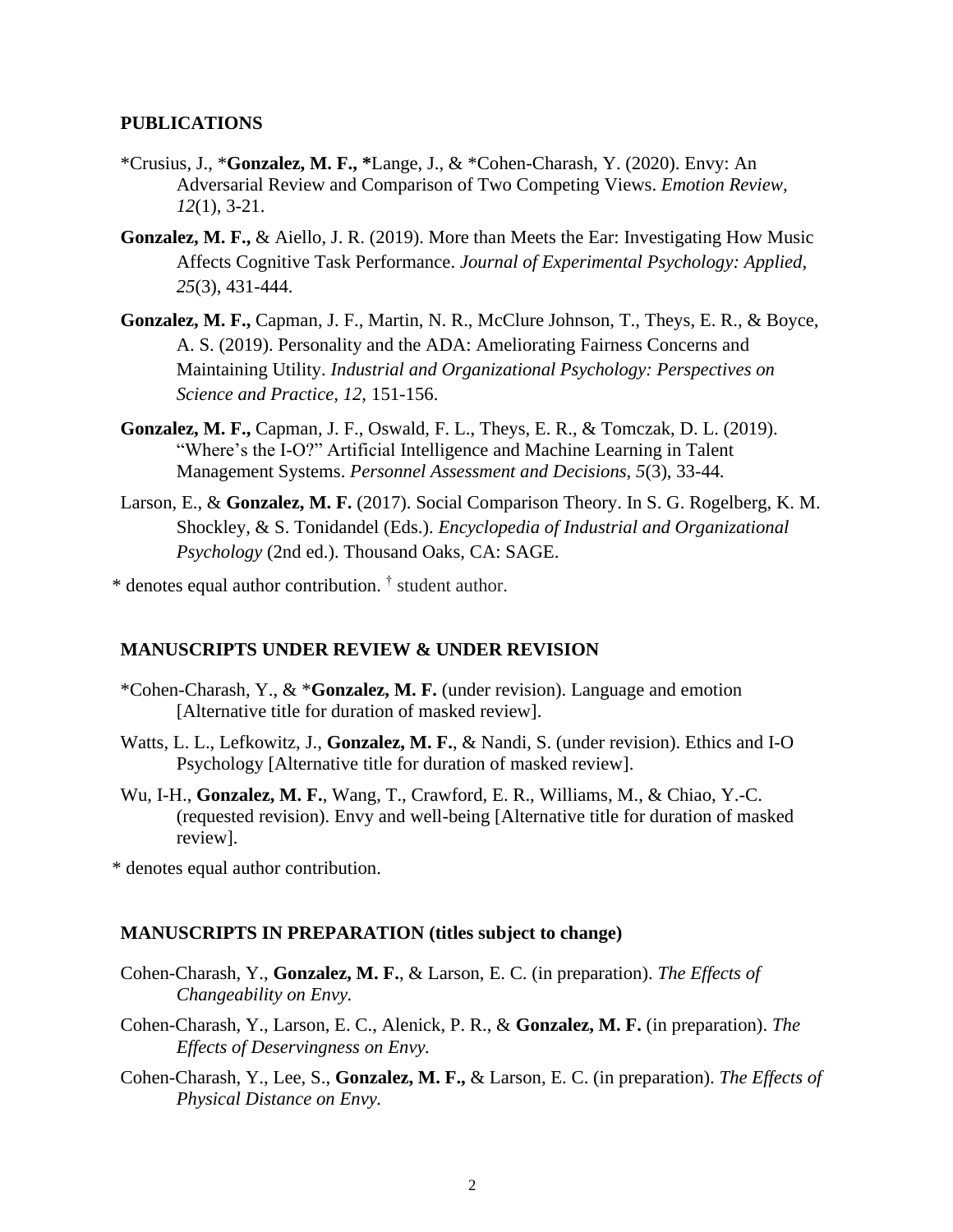#### **MANUSCRIPTS IN PREPARATION (titles subject to change)**

- **Gonzalez, M. F.** (in preparation). *The Squeaky Wheel Gets the Oil? On the Interpersonal Effects of Boredom Expression.*
- Naidoo, L. J., **Gonzalez, M. F.**, Rothstein, J., & Bai, U. (in preparation). *Engagement, Burnout, and Job Crafting.*

#### **WORKS IN PROGRESS (titles subject to change)**

- Cohen-Charash, Y., **Gonzalez, M. F.**, & Nagel, J. (in progress). *The Effects of Procedural Justice on Envy.*
- Cohen-Charash, Y., **Gonzalez, M. F.**, Lee, S., Johnson, K., & Spector, P. (in progress). *A Meta-Analytic Investigation of Envy Research.*
- Cohen-Charash, Y., **Gonzalez, M. F.,** Lee, S., Alenick, P. R., & Larson, E. C. (in progress). *A Goal-based Theory of Reactions to Envy*.
- **Gonzalez, M. F.** (in progress). *Managerial Reactions Toward Subordinate Expressions of Boredom: When Does Expressing Boredom Help and When Does it Hurt?*
- **Gonzalez, M. F.** (in progress). *A Comprehensive Meta-Analysis of State, Trait, and Chronic Boredom.*
- **Gonzalez, M. F.,** & Cohen-Charash, Y. (in progress). *Investigating the Relationship Between Envy and Subjective Injustice Beliefs.*
- **Gonzalez, M. F.,** & van Kleef, G. A. (in progress). *Examining the Effects of Emotion Expression (In)consistency on the Expresser and the Group.*
- Shea, T., **Gonzalez, M. F.,** Rios, J., Martinez, N., & de Blaauw, A. E. (in progress). *The Scars Remain: Implications of Police Officer Suicide on Colleagues and Organizations*
- Tripathi, H., van Knippenberg, D., **Gonzalez, M. F.,** & Kaur, A. (in progress). *Artificial Intelligence and Cognitive Bias.*
- \*Wu, I.-H., & \***Gonzalez, M. F.** (in progress). *Workplace envy*.

\* denotes equal author contribution.

- Cohen-Charash, Y., & **Gonzalez, M. F.** (2022, July). *Politicizing Emotion: Terminology and Political Ideology Influence Attitudes Toward Politicians Expressing Anger and Envy.* Poster presentation to be conducted at the biennial meeting of the International Society for Research on Emotions, Los Angeles, CA.
- **Gonzalez, M. F.** (2022, July). *Showing Boredom: Affective and Cognitive Reactions to Boredom Expressions at Work.* Poster presentation to be conducted at the biennial meeting of the International Society for Research on Emotions, Los Angeles, CA.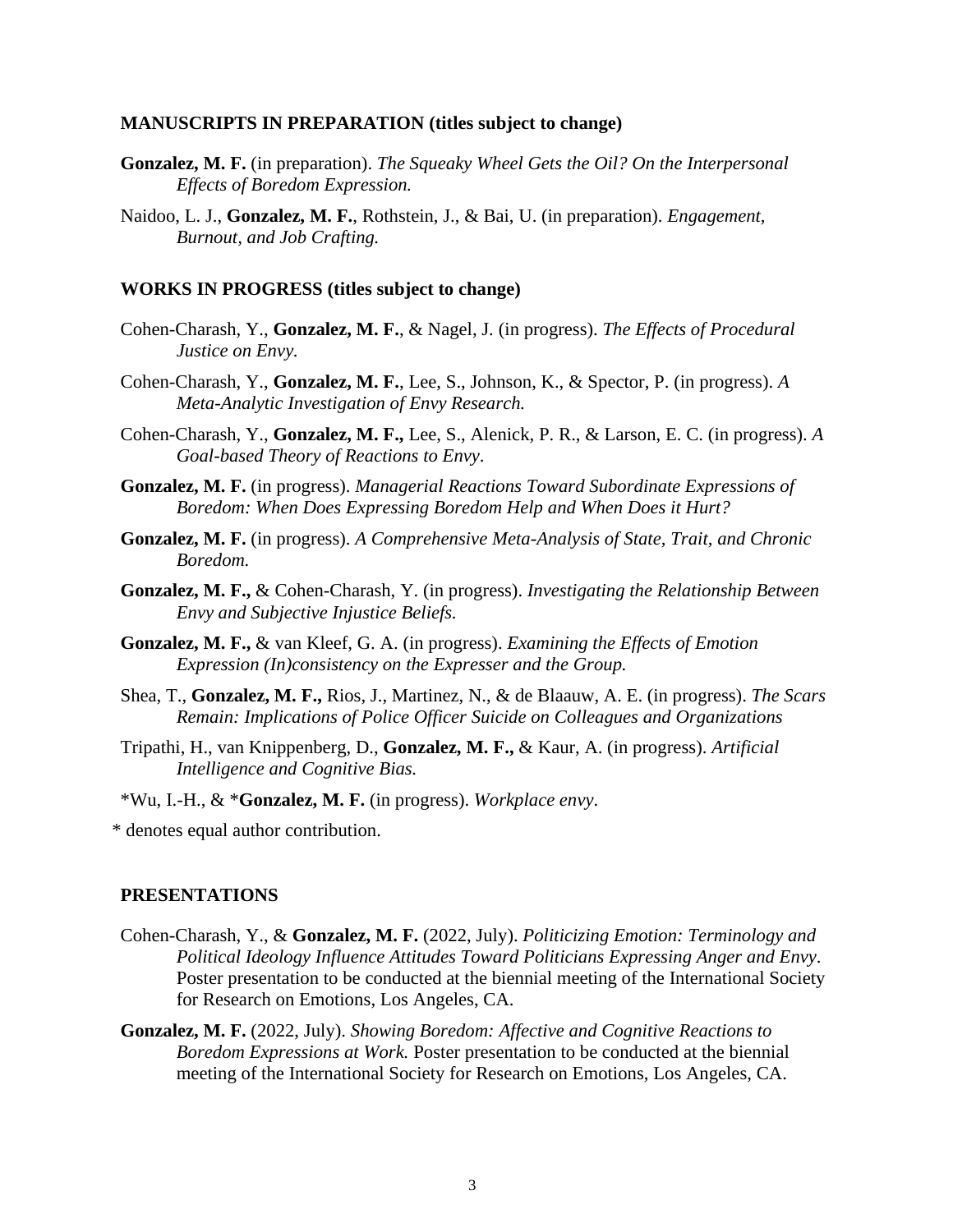- **Gonzalez, M. F.**, Fleyshmakher, D., & Cohen-Charash, Y. (2022, April). *Judging a Construct by its Cover: Value Judgments in I-O Psychology.* Session chairs. Panel session to be conducted virtually at the 37th annual meeting of the Society for Industrial and Organizational Psychology, Seattle, WA.
- Weglarz, E., Fleyshmakher, D., Cohen-Charash, Y., & **Gonzalez, M. F.** (2022, April). *Qualitative Research for I-Os: Opportunities and Approaches.* Session chairs. Panel session to be conducted virtually at the  $37<sup>th</sup>$  annual meeting of the Society for Industrial and Organizational Psychology, Seattle, WA.
- Nagel, J., **Gonzalez, M. F.,** & Cohen-Charash, Y. (2022, April). *Feeling Heard: Envy-Invoking Social Comparisons, Voice, and Task Performance.* Poster presentation to be conducted at the  $37<sup>th</sup>$  annual meeting of the Society for Industrial and Organizational Psychology, Seattle, WA.
- Nandi, S., Watts, L., Lefkowitz, J., & **Gonzalez, M. F.** (2022, April). *The APA Ethics Code and I-O Psychology: Applicability, Gaps, and Recommendations*. Poster presentation to be conducted at the  $37<sup>th</sup>$  annual meeting of the Society for Industrial and Organizational Psychology, Seattle, WA.
- Busse, K., Rodriguez, W., Cohen-Charash, Y., & **Gonzalez, M. F.** (2021, August). *Psych'ed Up for Business School: Preparing I-O Psychologists for Business School Careers*. Session chairs. Professional development workshop conducted virtually at the 81<sup>st</sup> annual meeting of the Academy of Management.
- **Gonzalez, M. F.,** Cohen-Charash, Y., Chiem, S., & Tilwani, M. (2021, August). Battling Boredom: Identifying How People Behave Toward Bored Employees. In **M. F. Gonzalez,** E. Weglarz, & Y. Cohen-Charash (Chairs), *Connected by Emotion: How Emotions Shape and are Shaped by Interactions at Work.* Symposium paper presented virtually at the  $81<sup>st</sup>$  annual meeting of the Academy of Management.
- **Gonzalez, M. F.,** Weglarz, E., & Cohen-Charash, Y. (2021, August). *Connected by Emotion: How Emotions Shape and are Shaped by Interactions at Work.* Session chairs. Symposium conducted virtually at the  $81<sup>st</sup>$  annual meeting of the Academy of Management.
- Brandt, O. S., Englund, M., Justenhoven, R., **Gonzalez, M. F.,** & Tschöpe, N. (2021, April). Automated Linguistic Analysis to Predict Personality in Asynchronous Video Interviews: A Pioneer Study. In N. Tschöpe & O. S. Brandt (Chairs), *Asynchronous Video Interviews Today – Artificial Intelligence Analysis Tomorrow?* Symposium paper presented virtually at the 36<sup>th</sup> annual meeting of the Society for Industrial and Organizational Psychology.
- **Gonzalez, M. F.** (2021, April). B-B-B-Bad to the Bored: Examining Reactions Toward Subordinate Expressions of Boredom. In P. Alenick, S. Lee, Y. Cohen-Charash, & D. Fleyshmakher (Chairs), *Got a Bad Reputation: Better Understanding Socially Undesirable Emotions.* Symposium be presented virtually at the 36<sup>th</sup> annual meeting of the Society for Industrial and Organizational Psychology.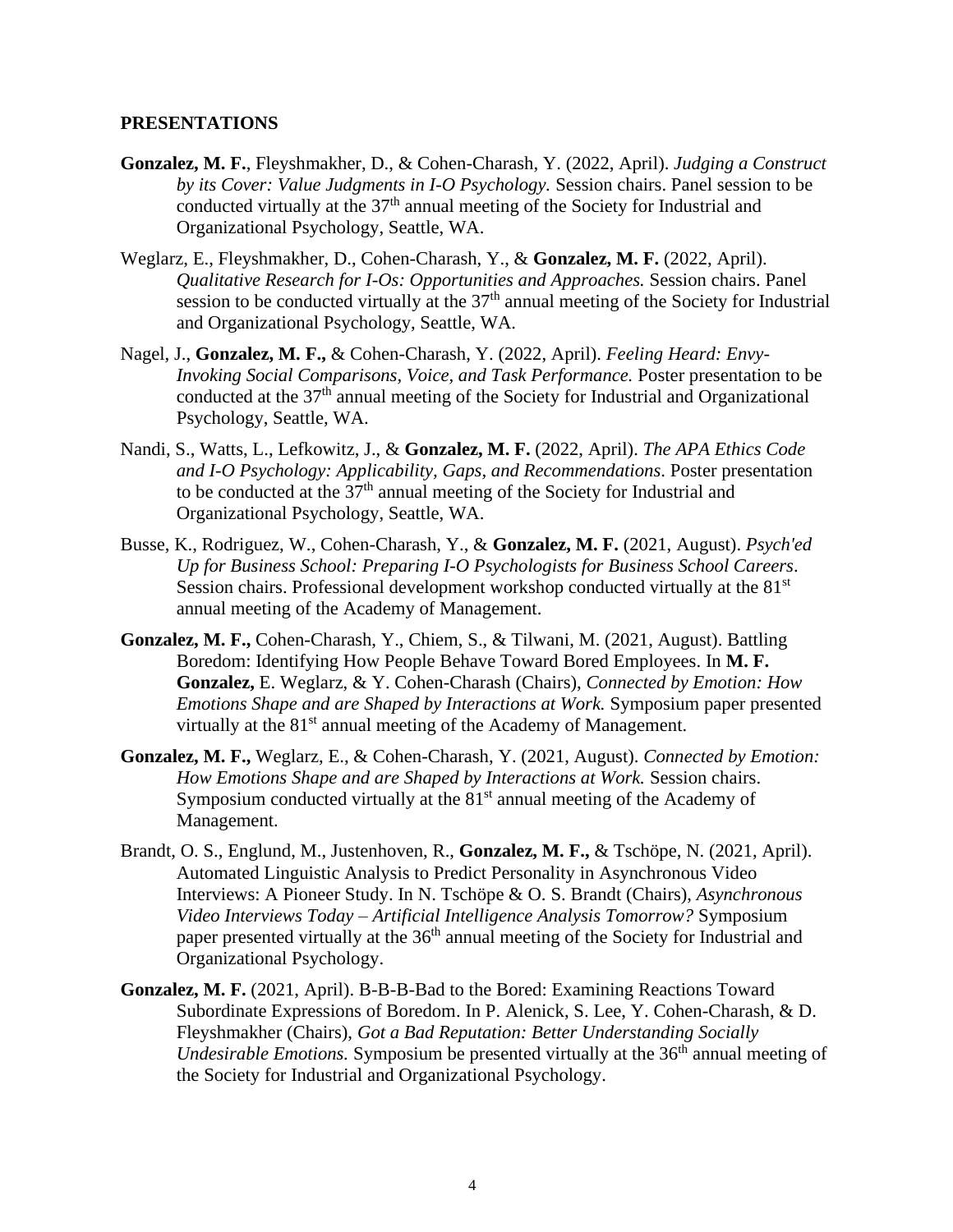- **Gonzalez, M. F.,** Martin, N. R., Shirase, L., & Preuss, A. (2021, April). *Humanistic machines: Artificial Intelligence and Fairness in Employee Selection.* Sessions chairs. Panel session conducted virtually at the 36<sup>th</sup> annual meeting of the Society for Industrial and Organizational Psychology.
- **Gonzalez, M. F.,** Cohen-Charash, Y., & Busse, K. (2020, August). *Psych'ed Up for Business School: Preparing I-O Psychologists for Business School Careers*. Session chairs. Professional development workshop conducted virtually at the 80<sup>th</sup> annual meeting of the Academy of Management.
- Cohen-Charash, Y., & **Gonzalez, M. F.** (2020, August)*. Loaded Language: Terminology Influences Attitudes Toward Emotions and People Expressing Them*. Paper accepted for presentation at the  $80<sup>th</sup>$  annual meeting of the Academy of Management.
- **Gonzalez, M. F.,** Justenhoven, R., Lobbe, C., Liu, W., Shirase, L., Tomczak, D. L., & Martin, N. R. (2020, July). The Human Touch: Reactions to AI-based, Human-based, and Mixed Selection Processes. In O. S. Brandt (Chair), *Artificial Intelligence in Recruitment – A Closer Look.* Symposium paper accepted for presentation at the 12th annual meeting of the International Testing Conference, Belval, Luxembourg. (Conference cancelled)
- DeOrtentiis, P. S., Woessner, Z. W., Ryan, A. M., Brucher, N. T., Nye, C. D., Ratan, R., Kuang, S., Bhattia, S., Martin, N. R., Siemsen, A., Justenhoven, R., McClure Johnson, T. K., **Gonzalez, M. F.** (2020, April). *Leveling Up: The Effects of Branding on Gamified Assessments.* Poster presented at the 35th annual meeting of the Society for Industrial and Organizational Psychology, Austin, TX.
- Ellison, L., **Gonzalez, M. F.,** McClure Johnson, T., Justenhoven, L., Pilipovic, T., & Sassaman, L. (2020, April). *Development and Validation of the Digital Readiness Model*. Poster presented at the 35<sup>th</sup> annual meeting of the Society for Industrial and Organizational Psychology, Austin, TX.
- **Gonzalez, M. F.,** Alenick, P. R., Larson, E. C., & Cohen-Charash, Y. (2020, April). "I Deserve This!" How Self- and Other-Deservingness Affect Reactions to Envy. In P. R., Alenick, S. Lee, Y. Cohen-Charash, & K. A. Busse (Chairs), *Got a Bad Reputation: Better Understanding Socially Undesirable Emotions.* Symposium paper accepted for the 35th annual meeting of the Society for Industrial and Organizational Psychology, Austin, TX. (Conference cancelled)
- **Gonzalez, M. F.,** Liu, W., Shirase, L., Tomczak, D. L., Lobbe, C. E., Justenhoven, R., Brandt, O. S., Tschöpe, N., Martin, N. R., & Preuss, A. (2020, April). AI as an Ally: Improving Reactions to Artificial Intelligence. In M. Langer & J. Basch (Chairs), *Interview Technology and AI: Effects on Applicants, Evaluators, and Adverse Impact*. Symposium paper presented at the 35<sup>th</sup> annual meeting of the Society for Industrial and Organizational Psychology, Austin, TX.
- Liu, W., **Gonzalez, M. F.,** & Shirase, L. (2020, April). *Performance in the Eye of the Beholder: A Global Study Across 64 Countries. Poster presented at the 35<sup>th</sup> annual* meeting of the Society for Industrial and Organizational Psychology, Austin, TX.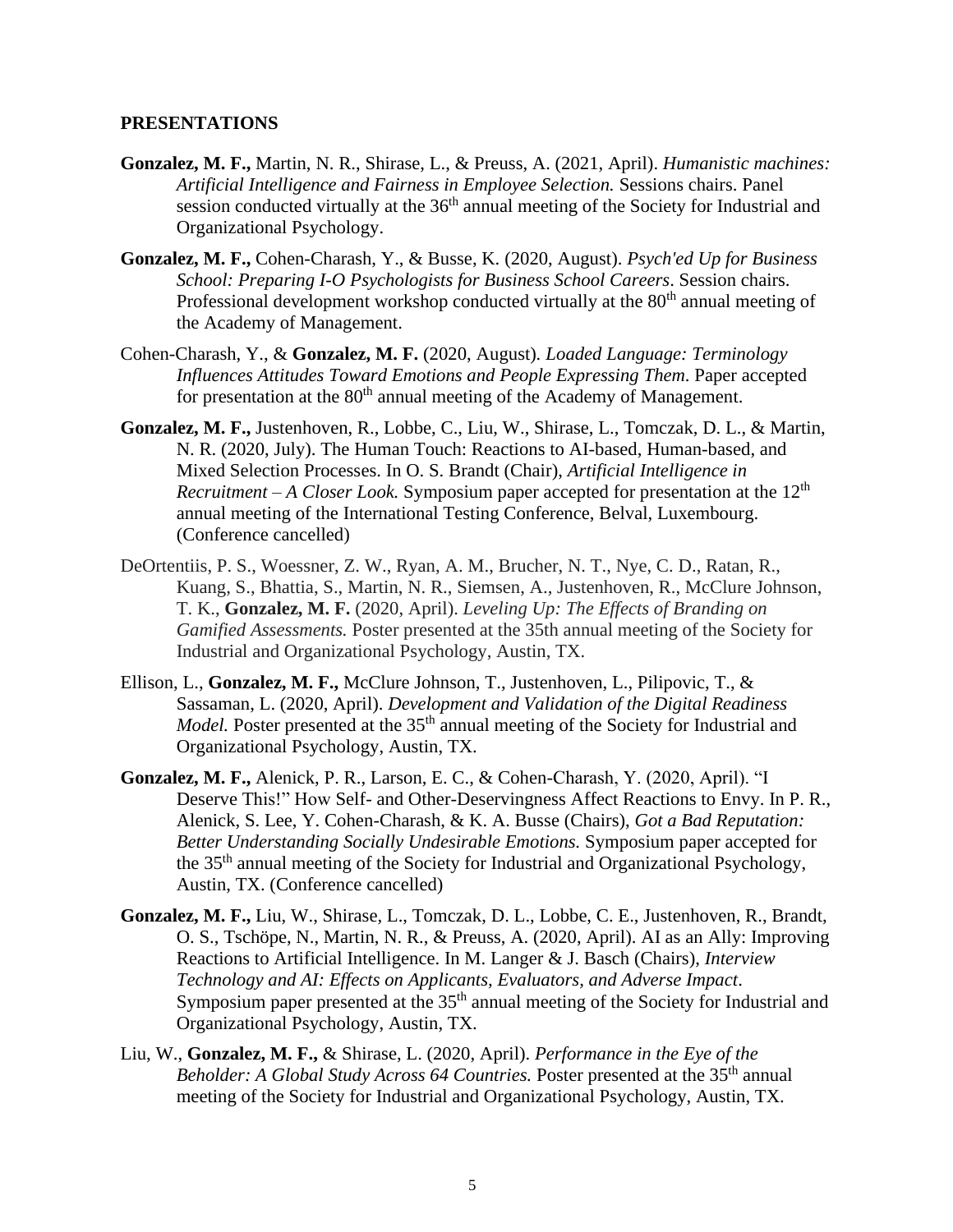- Cohen-Charash, Y., **Gonzalez, M. F.,** Larson, E. C., Lee, S., & Alenick, P. (2019, July). *A Contextual Goal-Based Theory of Envy and its Outcomes.* Paper presented at the biennial meeting of the International Society for Research on Emotions, Amsterdam, Netherlands.
- **Gonzalez, M. F.** (2019, July). *Bored to the Bone: A Meta-analysis of Individual Differences Associated with Boredom*. Paper presented at the biennial meeting of the International Society for Research on Emotions, Amsterdam, Netherlands.
- **Gonzalez, M. F.**, & Cohen-Charash, Y. (2019, April). Unphased by Unfairness: An Investigation into Reactions to Envy. In England, K., & Grandey, A. (Chairs), *Discrete Emotions at Work: An Array of Forms and Functions.* Symposium paper presented at the 34th annual meeting of the Society for Industrial and Organizational Psychology, National Harbor, MD.
- **Gonzalez, M. F.**, Capman, J. F., Martin, N. R., Justenhoven, R., & Preuss, A. (2019, April). *Rage Against the Machine: Reactions to Artificial Intelligence in Selection Systems.* Poster presented at the 34<sup>th</sup> annual meeting of the Society for Industrial and Organizational Psychology, National Harbor, MD.
- **Gonzalez, M. F.**, Tomczak, D., Capman, J. F., Lobene, E. V., & Boyce, A. S. (2019, April). *Scale it Up! Culture and Multi-Anchor Forced Choice Personality Assessments.* Poster presented at the 34th annual meeting of the Society for Industrial and Organizational Psychology, National Harbor, MD.
- **Gonzalez, M. F.**, Lee, S., Larson, E. C., & Cohen-Charash, Y. (2018, August). *Overcoming Value Judgments of Affect: Adverse Effects of Feeling Good and Benefits of Feeling Bad.* Session chairs. Symposium presented at the 78<sup>th</sup> annual conference of the Academy of Management, Chicago, IL.
- **Gonzalez, M. F.,** & Cohen-Charash (2018, July). *"Some People Have All the Luck": Examining Envy and Subjective Injustice Beliefs.* Paper presented at the biennial conference of the International Society for Justice Research, Atlanta, GA.
- **Gonzalez, M. F.**, & Yu, P. P. (2018, April). *Supported but Unsatisfied: Cynical Hostility, Social Support, and Job Satisfaction.* Poster presented at the 33rd annual conference of the Society for Industrial and Organizational Psychology, Chicago, IL.
- Larson, E. C., **Gonzalez, M. F.,** & Cohen-Charash, Y. (2018, April). When Does Envy Influence Workplace Behaviors? The Moderating Role of Changeability. In S. Kaplan, & J. Bradley Geist (Chairs), *More than a Feeling: Advancing the Study of Emotions and Performance*. Paper presented at the 33rd annual conference of the Society for Industrial and Organizational Psychology, Chicago, IL.
- **Gonzalez, M. F.** (2017, August). "I Resent That!" Using Resentment to Explain How Organizational Practices Affect Employee Commitment. In **M. F. Gonzalez,** E. Larson, & Y. Cohen-Charash (Chairs), *Emotions at the Social Interface: How Emotions Link People and Their Social Environments.* Paper presented at the 77<sup>th</sup> annual meeting of the Academy of Management, Atlanta, GA.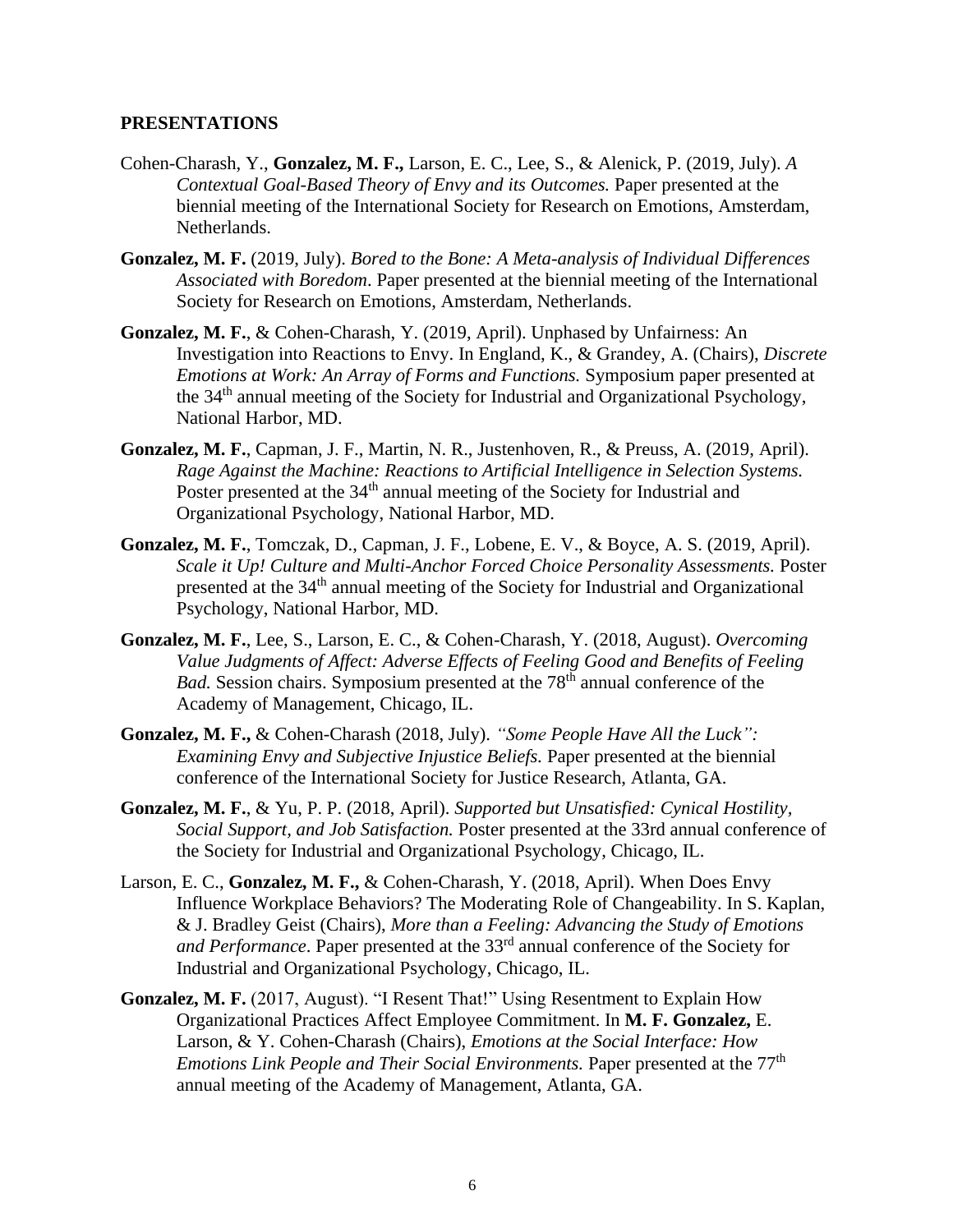- **Gonzalez, M. F.,** Larson, E. C., & Cohen-Charash, Y. (2017, August). *Emotions at the Social Interface: How Emotions Link People and Their Social Environments.* Session chairs. Symposium presented at the 77<sup>th</sup> annual meeting of the Academy of Management, Atlanta, GA.
- **Gonzalez, M. F.,** & Cohen-Charash, Y. (2017, July). *The Downside of Second Chances: Envy, Changeability, and Distributive Justice.* Paper presented at the biennial meeting of the International Society for Research on Emotion, St. Louis, MO.
- **Gonzalez, M. F.**, Larson, E. C., & Cohen-Charash, Y. (2017, April). *Viva la Affective Revolution! Using Affect to Understand Organizational Behavior.* Session chairs. Symposium presented at the 32<sup>nd</sup> annual meeting of the Society for Industrial and Organizational Psychology, Orlando, FL.
- **Gonzalez, M. F.,** & Cohen-Charash, Y. (2016, May). *On the Relationship Between Envy and Subjective Injustice Beliefs: An Assessment of Research Methodologies.* Poster presented at the 7<sup>th</sup> annual CUNY Graduate Center All Psychology Research Day, New York City, NY.
- **Gonzalez, M. F.,** Larson, E., & Cohen-Charash, Y. (2016, April). *Discrete Emotion Processes in the Workplace: New Research Frontiers.* Session co-chairs. Symposium presented at the 31<sup>st</sup> annual meeting of the Society for Industrial and Organizational Psychology, Anaheim, CA.
- Naidoo, L. J., **Gonzalez, M. F.,** & Rothstein, J. D. (2016, April). *Leaders' Learning and Avoid Goal Orientations Impact Engagement and Burnout.* Poster presented at the 31<sup>st</sup> annual meeting of the Society for Industrial and Organizational Psychology, Anaheim, CA.
- **Gonzalez, M. F.**, & Cohen-Charash, Y. (2015, August). The Relationship Between Envy and (In)justice Depends on the Type of Justice Studied. In E. Larson & Y. Cohen-Charash (Chairs), *Different Shades of Green: Envy from the Perspective of Individuals, Groups, and Organizations.* Paper presented at the 75<sup>th</sup> annual meeting of the Academy of Management, Vancouver, Canada.
- **Gonzalez, M. F.**, & Aiello, J. R. (2015, April). *More than Meets the Ear? Music, Conscientiousness, and Task Performance.* Poster presented at the thirtieth annual meeting of the Society for Industrial and Organizational Psychology, Philadelphia, PA.
- **Gonzalez, M. F.**, & Aiello, J. R. (2014, May). *Music as a Beneficial Distraction (Sometimes): Personality Differences in Facilitation Effects.* Poster presented at the CUNY Graduate Center Research Day, New York, NY.
- **Gonzalez, M. F.**, & Aiello, J. R. (2014, February). *Music as a Beneficial Distraction (Sometimes): Personality Differences in Facilitation Effects.* Poster presented at the fifteenth annual meeting of the Society for Personality and Social Psychology, Austin, TX.
- **Gonzalez, M. F.**, & Aiello, J. R. (2013, April). *The Effects of Personality and Music on Cognitive Task Performance.* Poster presented at the annual honors symposium for the Rutgers University Department of Psychology, New Brunswick, NJ.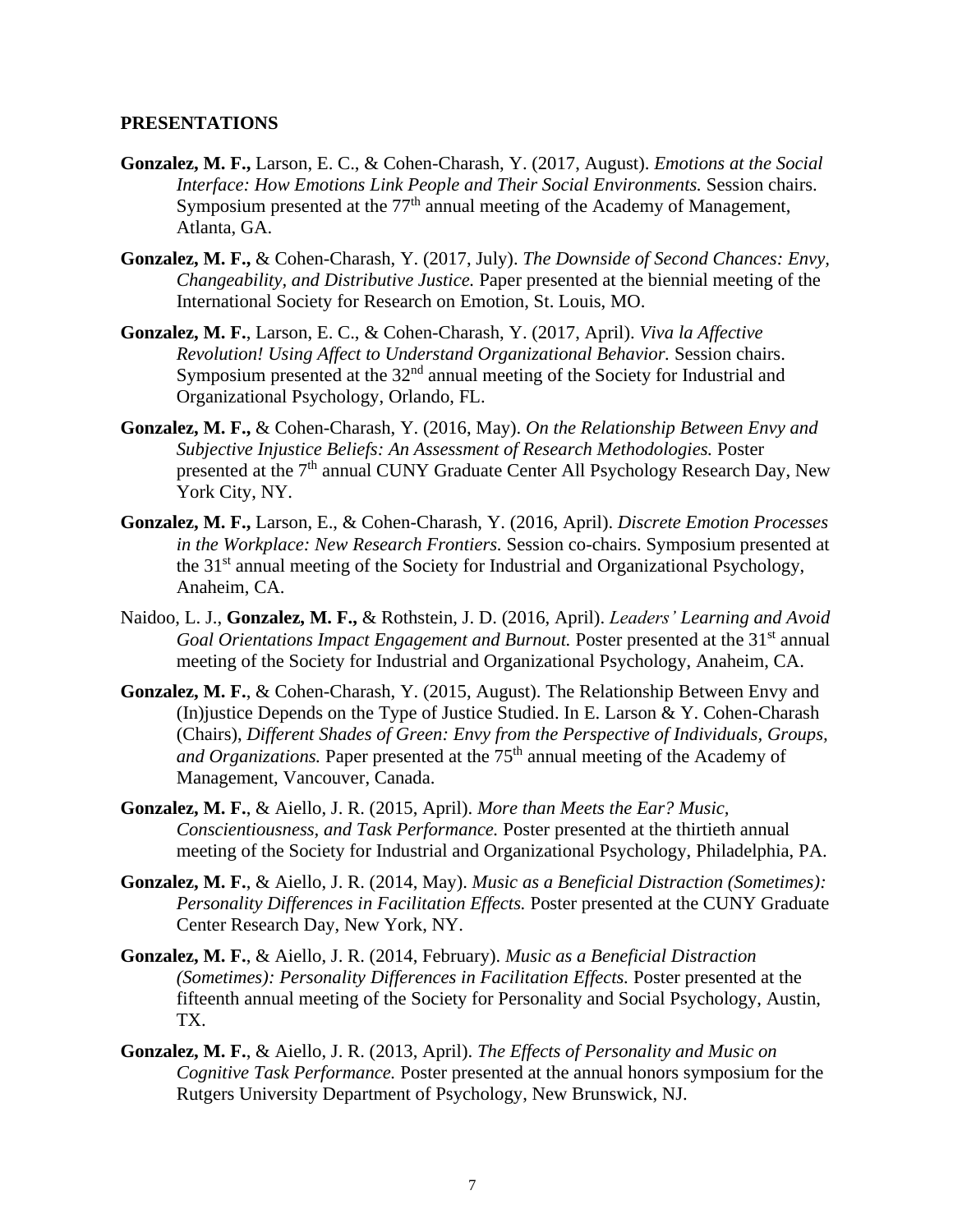**Gonzalez, M. F.**, & Aiello, J. R. (2013, April). *The Effects of Personality and Music on Cognitive Task Performance.* Poster presented at the annual Aresty Research Symposium at Rutgers University, New Brunswick, NJ.

#### **RESEARCH INTERESTS**

- Emotions & Affect Organizational Justice Technology & Work
- 
- Motivation **■** Attention & Distraction **■** Personality

# **TEACHING EXPERIENCE**

*Selected Topics in Research,* Professor, Seton Hall University, Spring 2022

*Introduction to Human Resource Development,* Seton Hall University, Fall 2021

*Dissertation Seminar I & II,* Seton Hall University, Fall 2021 – Spring 2022

*Introduction to Industrial-Organizational Psychology,* Lecturer, Baruch College, Spring 2021

*Research Methods in Psychology,* Lecturer, Baruch College, Fall 2020

*Advanced Personnel Psychology,* Lecturer, Baruch College, Spring 2015 – Spring 2016, Spring 2018, Fall 2020

*Social Psychology,* Teaching Assistant, Barnard College, Fall 2019 – Spring 2020, Spring 2021

▪ Guest taught an approximately 100-person social psychology lecture on *Conformity, Obedience, & Power* in Spring 2020

*Introductory Psychology,* Teaching Assistant, Barnard College, Fall 2019 – Spring 2020

*Cognitive Psychology*, Adjunct Lecturer, Baruch College, 2014

*Resident Assistants in Transition*, Teaching Assistant, Rutgers University, 2012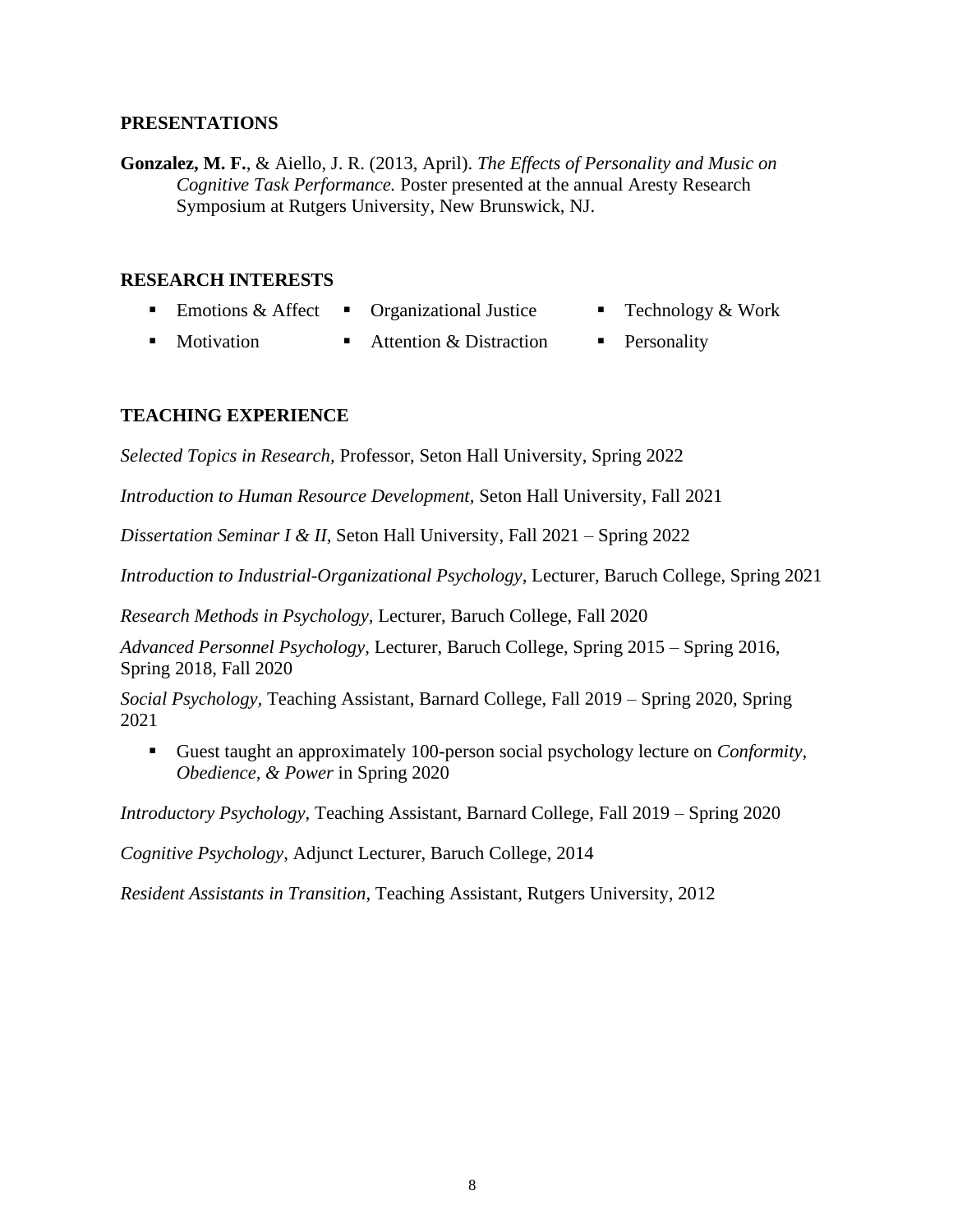# **TEACHING INTERESTS**

- Industrial-Organizational Psychology Research Methods
- 
- 
- 
- Introductory Statistics Leadership
- 
- Personnel Psychology Organizational Psychology
- Social Psychology Personality Psychology
- Motivation Psychometrics
	-

■ Cognitive Psychology

## **PROFESSIONAL ACTIVITIES AND SERVICE**

| $2021 - 2022$    | Search Committee Member, Department of Education Leadership,<br>Management & Policy, Seton Hall University                 |
|------------------|----------------------------------------------------------------------------------------------------------------------------|
| 2021             | Doctoral Consortium Co-Chair, Society for Industrial-Organizational<br>Psychology                                          |
| 2021             | Volunteer, Education & Training Committee, Society for Industrial-<br>Organizational Psychology                            |
| 2021             | Pre-IRB Reviewer – Department of Education Leadership, Management<br>& Policy, Seton Hall University                       |
| 2021             | Academic Advisor – Police Graduate Studies Program, Seton Hall<br>University                                               |
| 2020             | Review Editor – Frontiers in Psychology: Emotion Science                                                                   |
| $2019$ – Present | Event Coordinator – Career Development, Early Career Researcher<br>Section, International Society for Research on Emotions |
| $2019 - 2021$    | Volunteer, Scientific Affairs Committee, Society for Industrial-<br>Organizational Psychology                              |
| 2019             | Volunteer, Organizational Behavior Division, Academy of Management                                                         |
| $2014$ – Present | Ad Hoc Reviewer (Research Journals):                                                                                       |
|                  | Academy of Management Review<br>$\bullet$                                                                                  |
|                  | Ergonomics                                                                                                                 |
|                  | <b>Emotion Review</b><br>$\bullet$                                                                                         |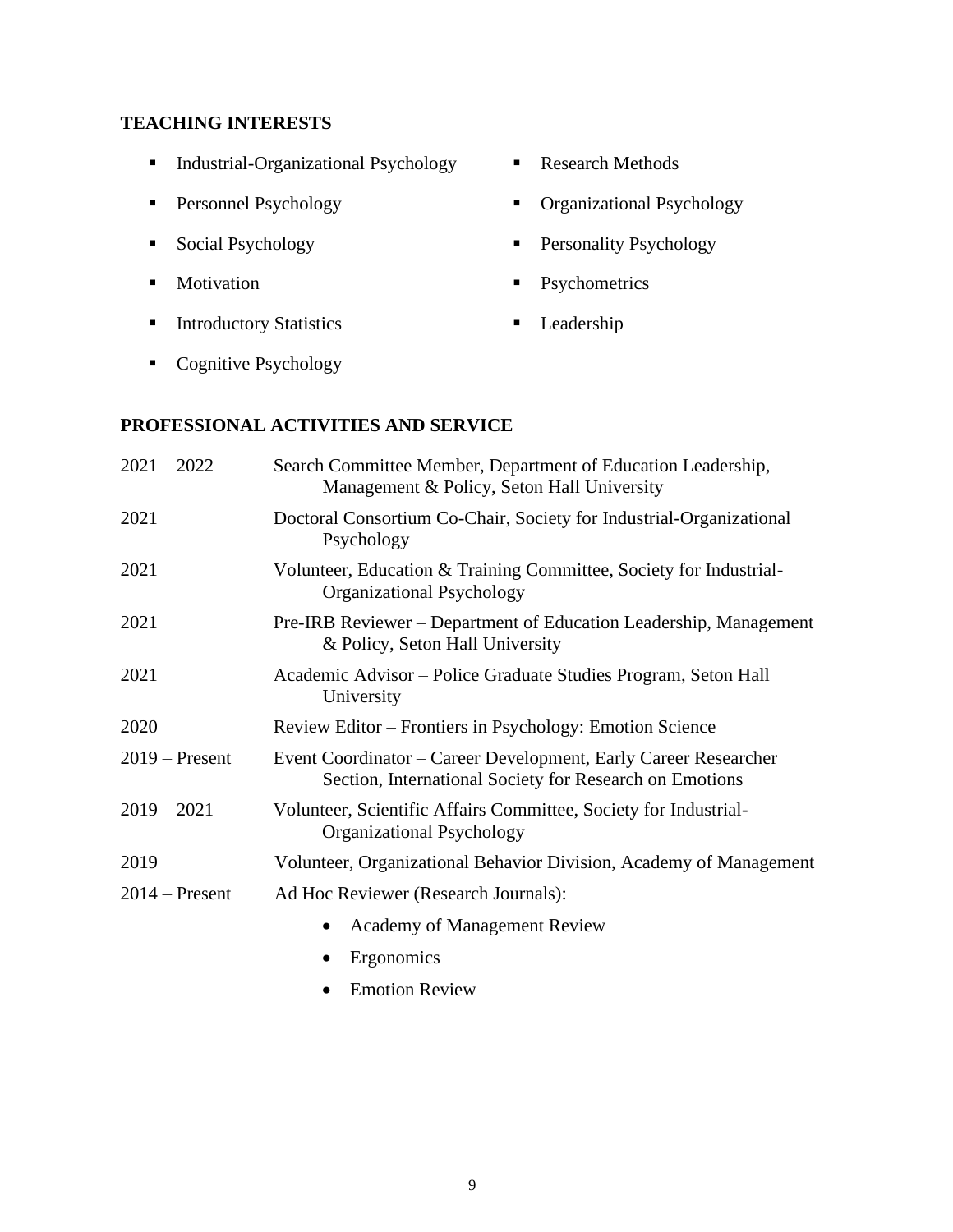# **PROFESSIONAL ACTIVITIES AND SERVICE**

- International Journal of Selection & Assessment
- Journal of Cognitive Psychology
- Journal of Managerial Psychology
- Journal of Personnel Psychology
- Journal of Vocational Behavior
- Personality and Social Psychology Bulletin
- PLOS ONE
- Psychology of Music
- Quarterly Journal of Experimental Psychology
- The Psychologist-Manager Journal

Ad Hoc Reviewer (Academic Conferences):

- Academy of Management
- EMONET
- Society for Industrial-Organizational Psychology
- Society for Personality and Social Psychology
- 2016 2017 Coordinator of the Industrial-Organizational Psychology Doctoral Student Mentor Program, Baruch College
- 2016 2017 Editorial board member of the biannual Baruch College Industrial-Organizational Psychology program newsletter
- 2015 2017 Student Mentor in the Industrial-Organizational Psychology Doctoral Student Mentor Program, Baruch College
- 2014 2015 Member of the Admissions and Awards Committee, Department of Psychology, CUNY Graduate Center

## **GRANTS AND FELLOWSHIPS**

| 2022 | University Research Council (URC) Grant (Gonzalez, M. F., Principal<br>Investigator) \$10,000 "On Being a Nervous Nelly: A Balanced Exploration<br>of Anxiety's Workplace Outcomes".                               |
|------|--------------------------------------------------------------------------------------------------------------------------------------------------------------------------------------------------------------------|
| 2021 | Opportunity Meets Innovation Challenge (OMIC) Grant (Shea, T., Gonzalez, M.<br>F., & Rios, J., Principal Investigators) \$10,000 "The Scars Remain: How<br>Police Officers Cope with Suicides of Fellow Officers". |
| 2020 | COVID-Affected Research Agenda (CARA) Grant (Gonzalez, M. F., Principal<br>Investigator) \$494 "The Squeaky Wheel Gets the Oil? On the Interpersonal<br>Effects of Boredom Expression".                            |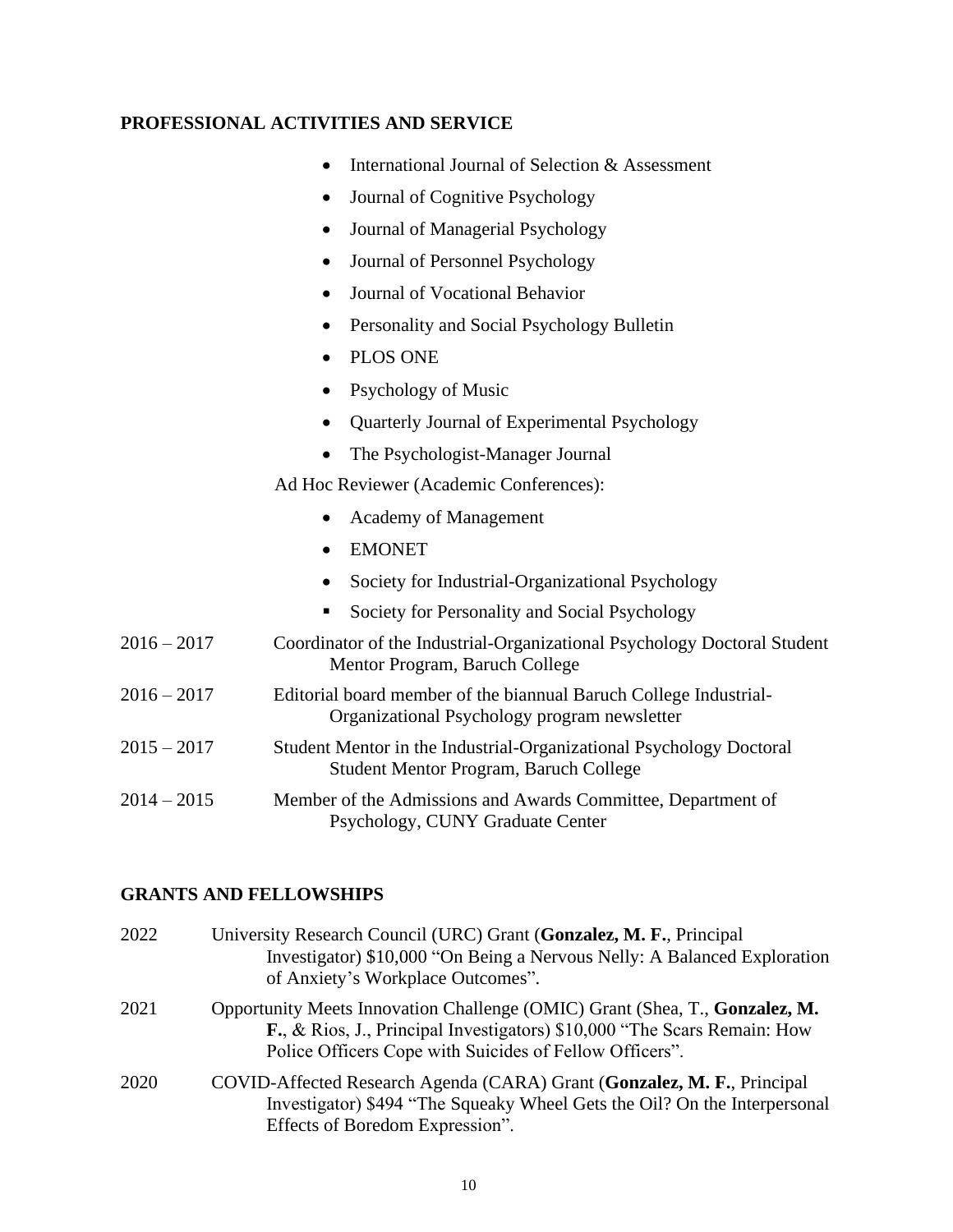## **GRANTS AND FELLOWSHIPS**

- 2019 Doctoral Student Research Grant (**Gonzalez, M. F.**, Principal Investigator) \$466 "Bored to the Bone: A Multi-Method Investigation of Boredom Regulation in the Workplace".
- 2015 Doctoral Student Research Grant (**Gonzalez, M. F.**, Principal Investigator) \$1478 "Untangling the Gordian Knot: On the Relationship Between Envy and Perceived Injustice".

## **HONORS AND AWARDS (in chronological order)**

| 2019 | Selected for the Doctoral Consortium of the Southern Management Academy                                             |
|------|---------------------------------------------------------------------------------------------------------------------|
| 2019 | Selected for the Doctoral Consortium of the Academy of Management's<br>Organizational Behavior division             |
| 2018 | Selected for the Doctoral Student Consortium of the Society for Industrial-<br>Organizational Psychology            |
| 2015 | Dean K. Harrison Award awarded by the CUNY Graduate Center (scholarship<br>amount: \$10,000)                        |
| 2013 | Marilyn L. Shaw Award for Most Research Promise awarded by the Rutgers<br>University Psychology Department          |
| 2013 | Henry Rutgers Scholar Award for Outstanding Thesis awarded by the Rutgers<br>University School of Arts and Sciences |

## **ASSOCIATION MEMBERSHIPS**

- Academy of Management
- American Psychological Association
- American Psychological Society
- $\blacksquare$  Blacks in I/O
- International Society for Research on Emotions
- **EXECUTE:** International Society for Justice Research
- New York Metropolitan Association of Applied Psychology
- Society for Affective Science
- Society for Industrial-Organizational Psychology
- Society for Personality and Social Psychology
- Society for Quantitative Methods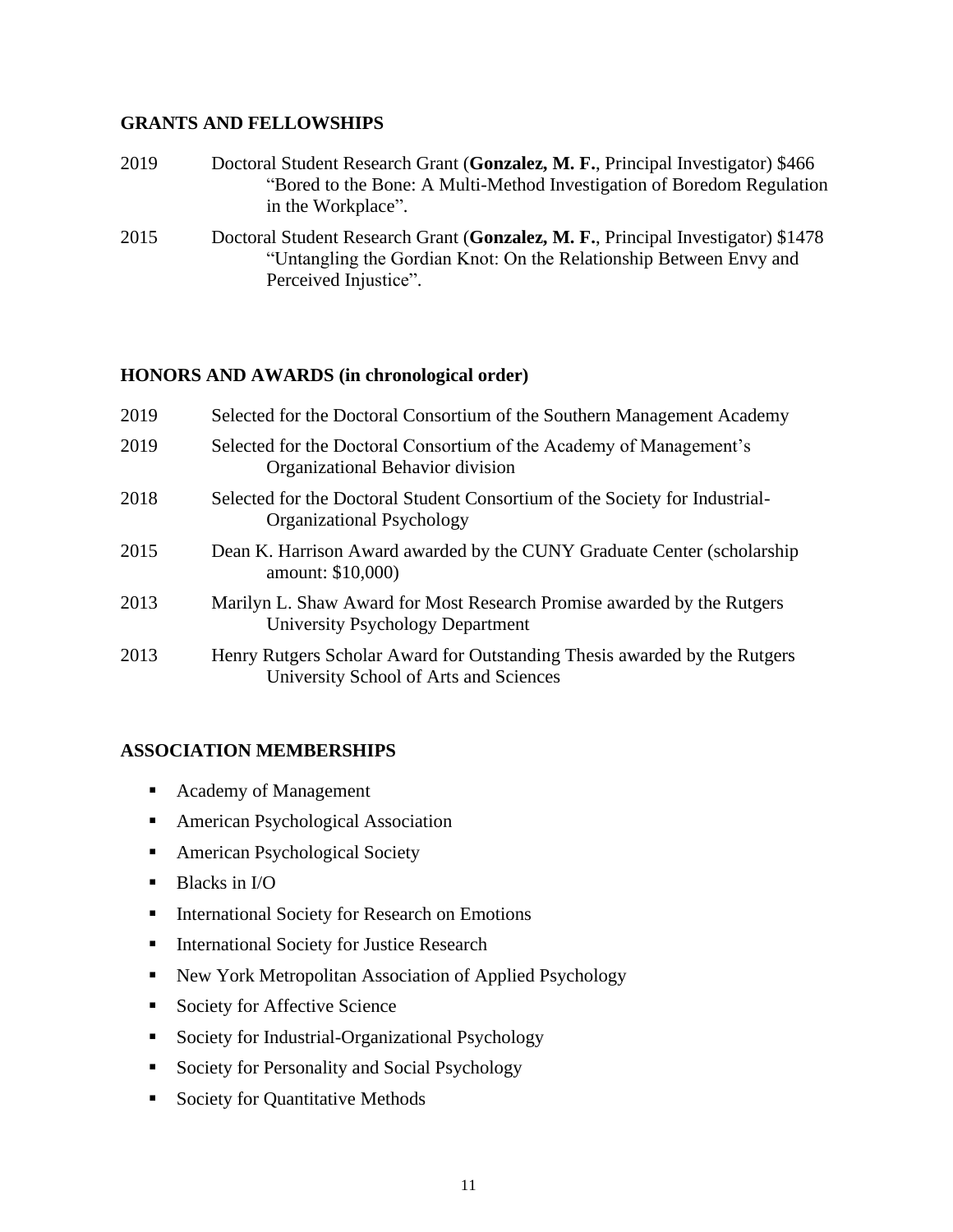## **RELEVANT PAST WORK EXPERIENCE**

## **Baruch College,** New York, NY

## **Weissman School of Arts and Sciences Post-Doctoral Scholar** Sep 2020 – Aug 2021

- Maintained a productive research program in collaboration with faculty and doctoral students in the psychology department
- Managed Dr. Yochi Cohen-Charash's Emotions in Organizations Lab, including scheduling and facilitating biweekly lab meetings, recruiting and developing research assistants, and providing research support on various lab members' projects
- Taught virtual, undergraduate-level research methods, industrial organizational psychology and advanced personnel psychology courses

## **Graduate Center, CUNY**, New York, NY

## **CUNY BA Fellow**, CUNY BA July 2019 – Aug 2020

- Developed various undergraduate-oriented initiatives, such as a peer mentorship program and professional development workshops, to foster connections among CUNY BA undergraduates across various college campuses
- Collaborated with the Office of Research and Sponsored Programs to identify external grant funding opportunities for various student-focused initiatives
- Conducted needs assessments to help CUNY BA faculty mentors effectively guide undergraduate mentees
- Communicated the impact of the CUNY BA program through written reports and oral presentations

#### **Aon**, New York, NY

**Analytics Associate**, Aon Assessment Solutions May 2018 – Aug 2019

- Co-managed synthetic and meta-analytic validation databases, consisting of job analysis and criterion-related validation data
- Facilitated the planning, writing, and ultimate publication of various empirical and theoretical papers in peer-reviewed psychology and management journals
- **•** Developed internal research tools and resources, including SPSS and R syntax templates, an item analysis tool, adverse impact and effect size calculators, and a criterion-related validation guide
- Created presentations, research summaries, technical reports, and other deliverables for client organizations of varying sizes and industries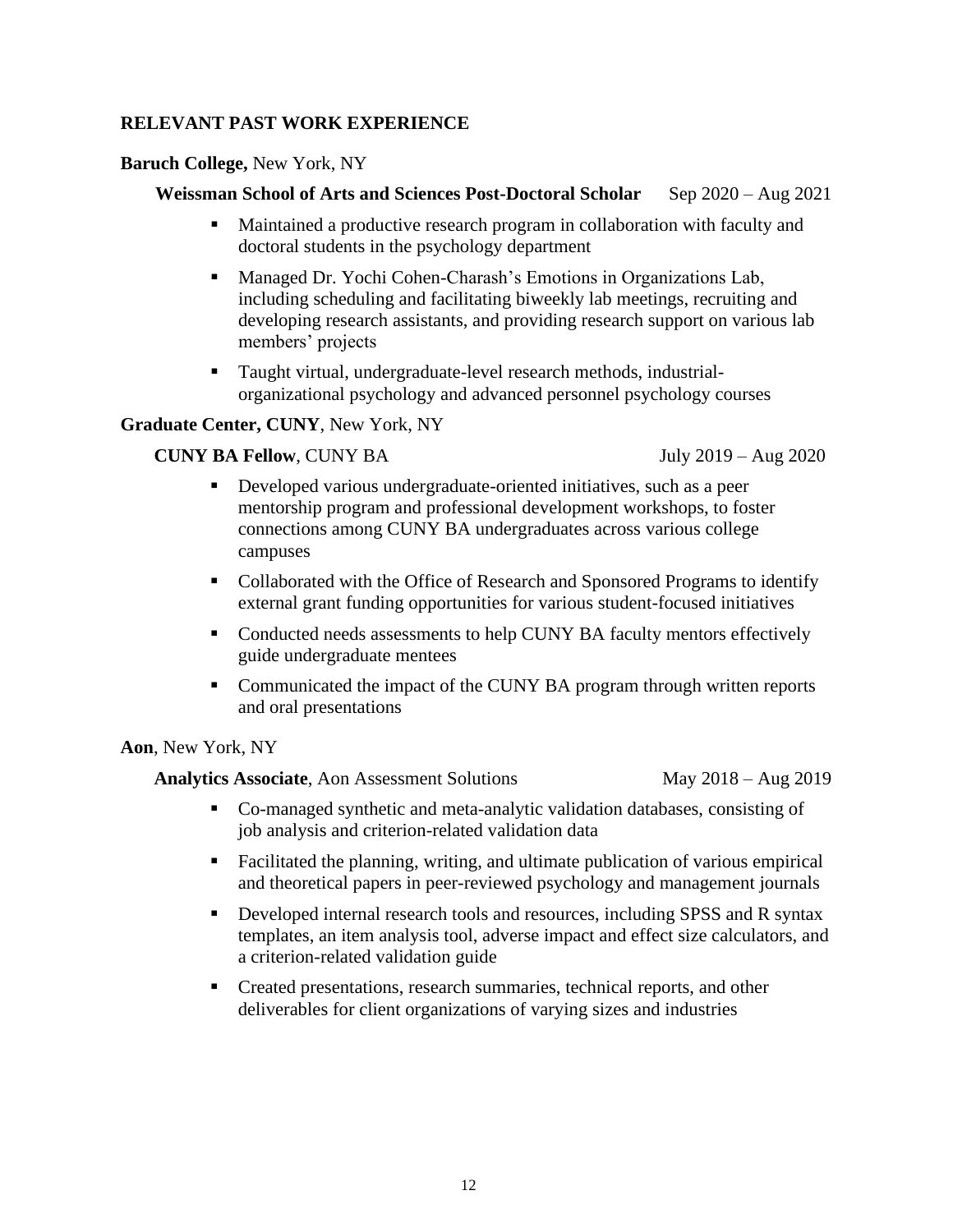## **Baruch College,** New York, NY

# **Human Research Protection Program (HRPP) Liaison** Jan 2017 – June 2018,

Apr 2020 – June 2020

- Reviewed research proposals to ensure compliance with local and federal human subjects research guidelines
- **•** Delivered presentations to educate college faculty and students about ethical research
- Served as an emergency reviewer during the COVID-19 pandemic

## **College Assistant**, I-O Psychology Master's Program Aug 2017 – June 2018

- Coordinated funding efforts for Master's students to attend the annual meeting of the Society for Industrial and Organizational Psychology (SIOP)
- Conducted educational workshops on research design and statistics
- Assisted students with developing ethically sound master's thesis projects

## **Undergraduate Research Pool Coordinator** Aug 2016 – June 2018

Coordinated with instructors, students, and researchers to oversee the operation of the psychology and management departments' shared undergraduate participant pool

**Lab Manager**, Emotions in Organizations Laboratory Aug 2013 – Aug 2017

- Trained undergraduate and graduate research assistants in experimental procedures
- Coordinated weekly data collection efforts
- Participated in all aspects of research projects, including hypothesis development, study design, and the collection, analysis, and reporting of data
- Conducted educational workshops on various topics, such as basic and advanced statistics, reviewing and evaluating research, and survey development

**Lab Manager,** Leadership Processes Laboratory Aug 2013 – Aug 2014

- Trained undergraduate and graduate research assistants in experimental procedures
- Coordinated weekly data collection efforts
- Analyzed data from lab experiments and summarized findings in a research report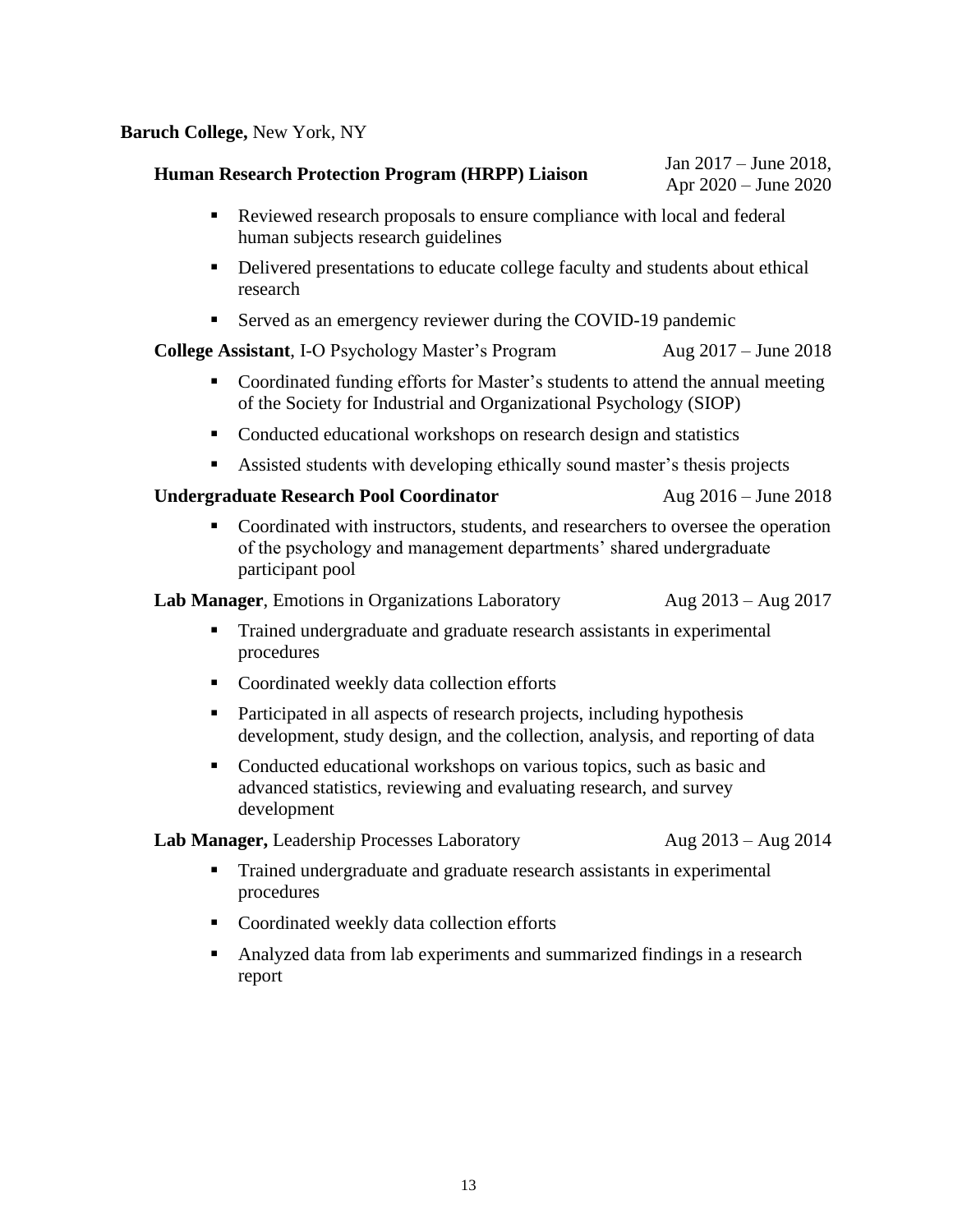# **MEDIA COVERAGE**

- Wall Street Journal: "Should You Listen to Music While Working at Home?" https://www.wsj.com/articles/should-you-listen-to-music-while-working-at-home-11616263201. March 20, 2021.
- Graduate Center News: "Listening to music while working affects your productivity" https://www.gc.cuny.edu/News/All-News/Detail?id=54615. April 7, 2020.
- Forbes: "Does Classical Music Help Our Productivity?" https://www.forbes.com/sites/adigaskell/2019/03/11/does-classical-music-help-ourproductivity/#d1e2f9311bba. March 11, 2019.
- The Conversation: "Should You Listen To Music When You Work?" https://theconversation.com/should-you-listen-to-music-when-you-work-130436. March 9, 2020.
- Scientific American: "Does Music Boost Your Cognitive Performance? The Answer Depends on Your Personality" https://www.scientificamerican.com/article/does-musicboost-your-cognitive-performance/. March 3, 2020.
- The Ladders: "Should You Listen to Music While Doing Focused Work? Well, it Depends" https://www.theladders.com/career-advice/should-you-listen-to-musicwhile-doing-focused-work-well-it-depends. February 22, 2019.
- The British Psychological Society Research Digest: "Should You Listen to Music While Doing Intellectual Work? It Depends on the Music, the Task, and Your Personality" https://digest.bps.org.uk/2019/02/15/should-you-listen-to-music-whiledoing-intellectual-work-it-depends-on-the-music-the-task-and-your-personality/. February 15, 2019.